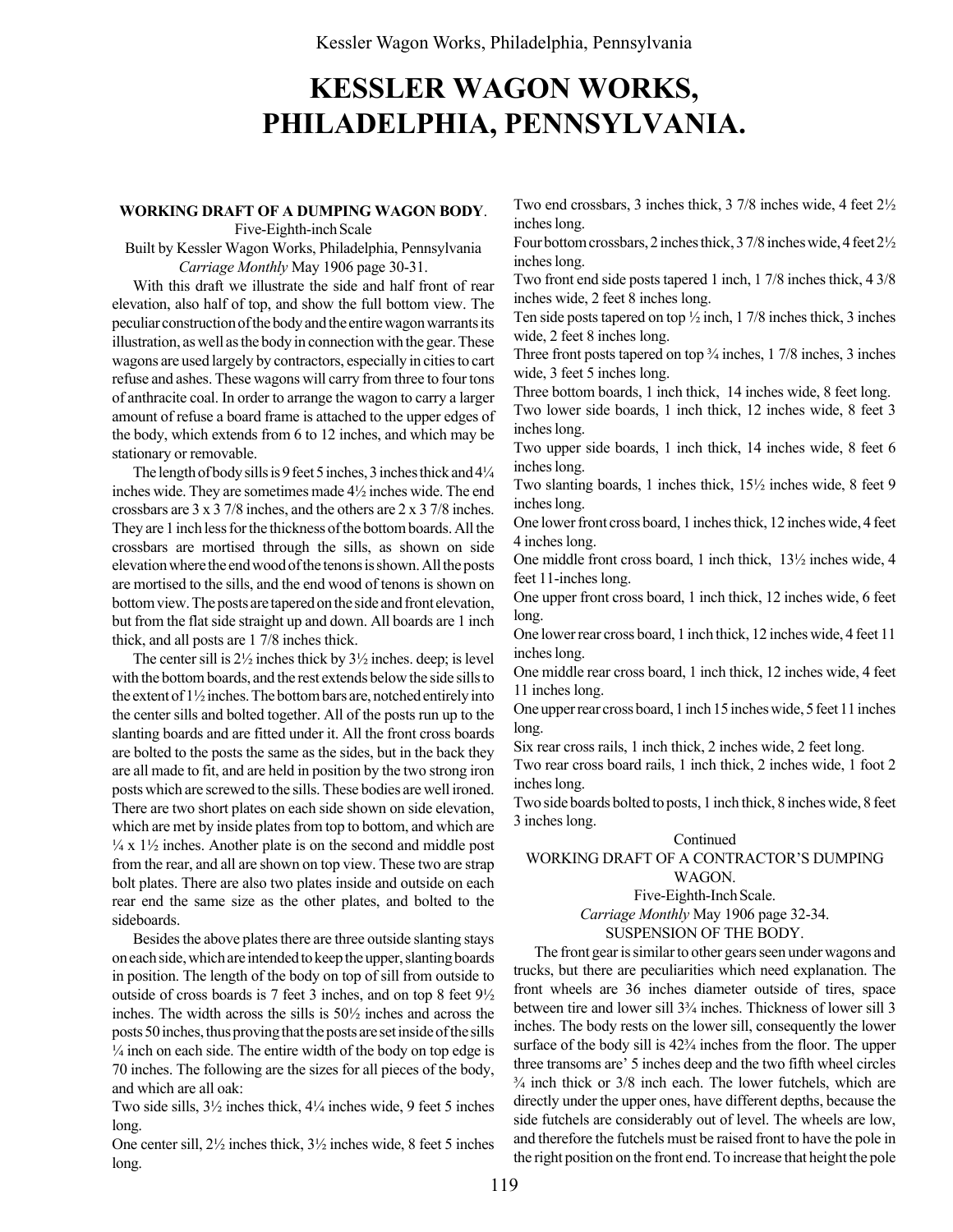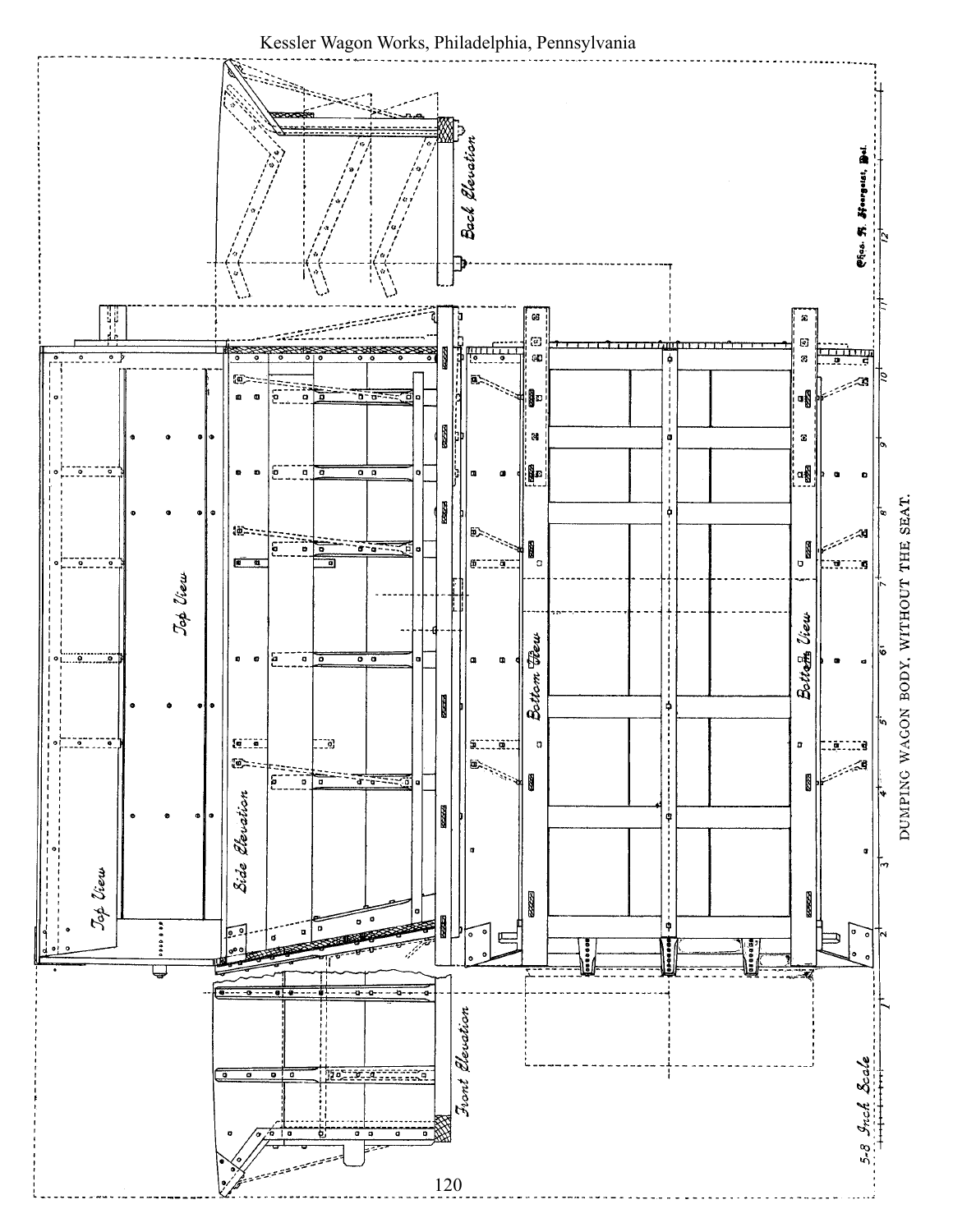Kessler Wagon Works, Philadelphia, Pennsylvania



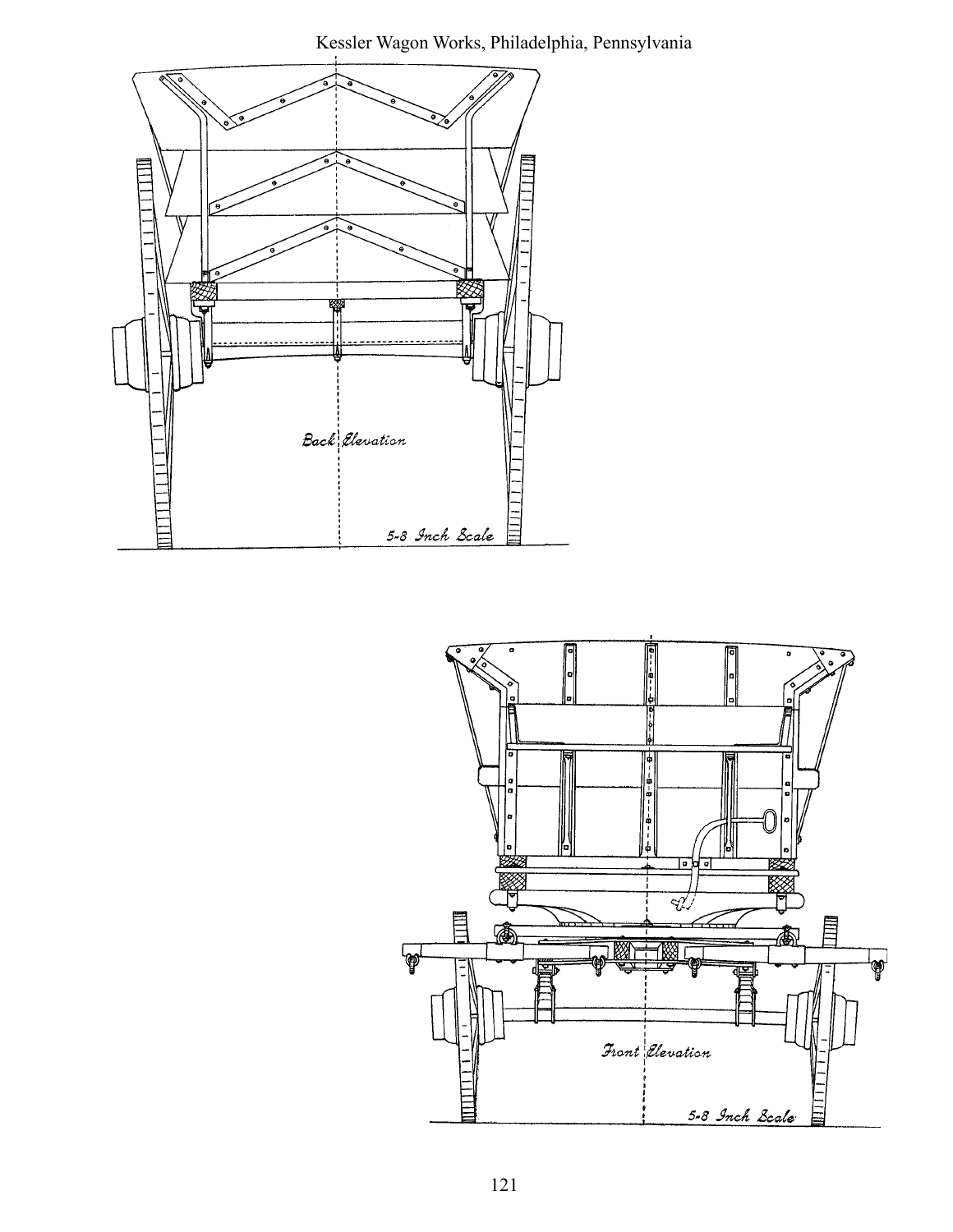# Kessler Wagon Works, Philadelphia, Pennsylvania